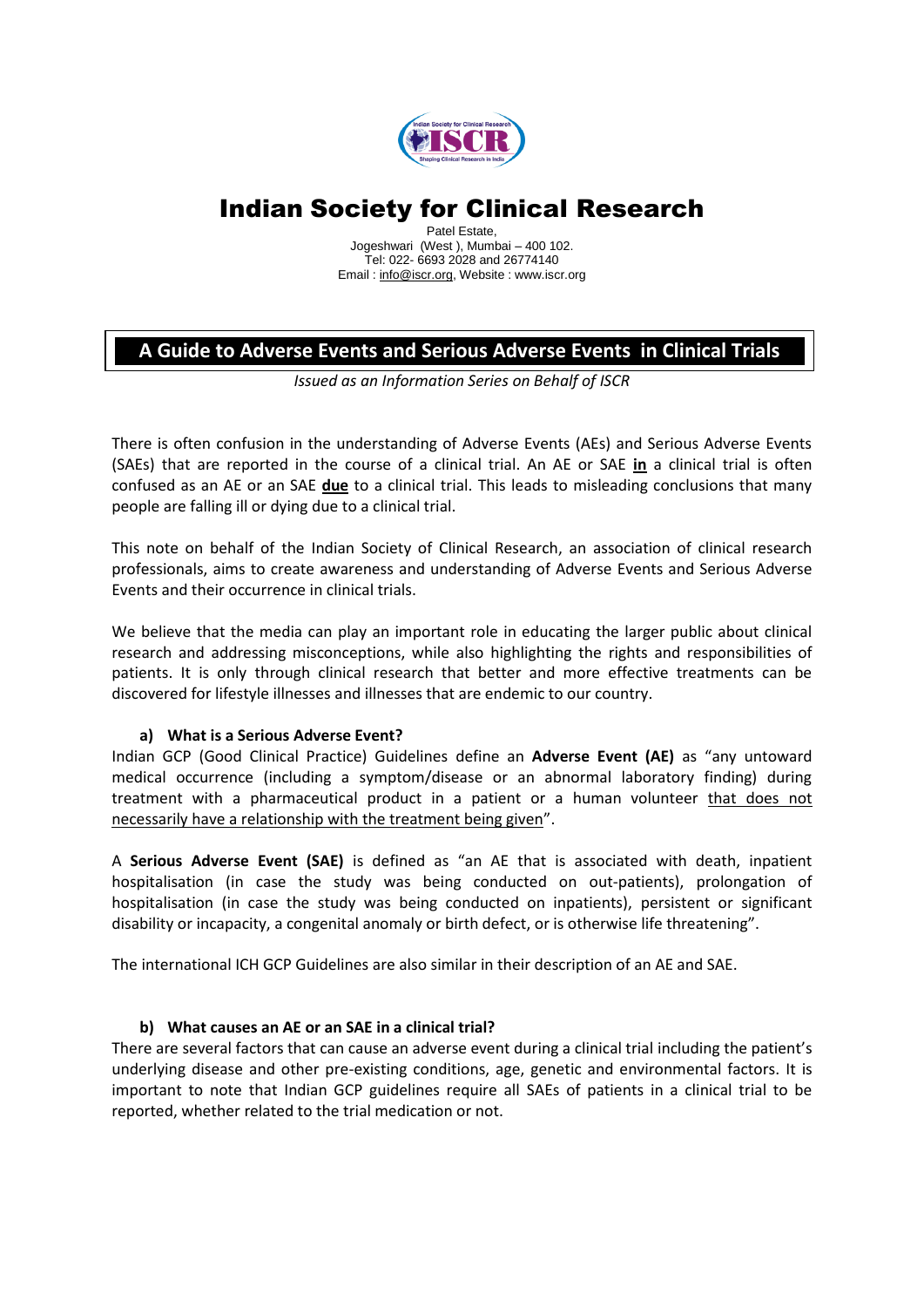## **c) Why do patients in a clinical trial die?**

Patients who participate in a clinical trial already have an underlying disease which could be mild, like conjunctivitis or skin ailments, or serious like cancer or a heart condition. The death of a patient in a clinical trial could be due to various reasons, including a natural progression of the disease he or she is suffering from, a new illness he or she may develop, age related disorders, or a complication totally unrelated like an accident.

Most patients who die in a clinical trial do so because of causes unrelated to the medicine being tested. In some studies like oncology studies, death is the end point of the study and such deaths would be reported as death of a patient in a clinical trial. Therefore it is wrong to assume that deaths of all patients in a clinical trial are due to the clinical trial.

In reality, patients who participate in a clinical trial receive a greater degree of medical care and attention than they would under regular treatment because of the high level of investigation and patient management that a clinical study protocol requires.

## **d) Is there a difference between AEs or SAEs in a clinical trial and AEs or SAEs due to a clinical trial?**

Yes there is a big difference. Indian GCP guidelines mandate that all AEs and SAEs must be reported whether study related or not. This could include any AE or SAE like an unrelated serious illness a patient may develop, a fall or an accident at home, an age-related disorder or even death as a natural progression of a disease like cancer. Such events could happen to a patient in a clinical trial but may not be due to the study medication and must still be reported. Therefore it would be wrong to conclude that all AEs or SAEs in a clinical trial are due to a clinical trial. This distinction must be understood and made.

For instance, if a patient in a clinical trial trips and falls in his house and fractures his leg or if he meets with an accident on his way to work or requires an unrelated surgery and any of these require hospitalisation, they have to be reported as an SAE to the regulatory body even though they have no connection with the clinical trial. Therefore all SAEs reported of patients in clinical trials are not necessarily study-drug related.

Causality to the study medication and/or a study related procedure must be established to determine that an AE or SAE is due to a clinical trial.

# **e) How is causality of an adverse event determined?**

As per the guidelines, the investigator in a trial is required to provide a full and thorough causality assessment to the sponsor for each SAE of the clinical trial. In cases where there is a serious unexpected event, the sponsor reviews the assessment by the investigator and in the event the sponsor determines that there is a possible correlation between the SAE and the clinical trial, the sponsor will submit an investigational new drug safety report to the regulators. The causality assessment made by the investigator and the sponsor is reviewed by the Expert Committee and the DCGI who take a final decision on causality.

# **f) When and how is compensation paid?**

There are clear cut procedures laid down for compensation in case of a related SAE as per Indian guidelines.